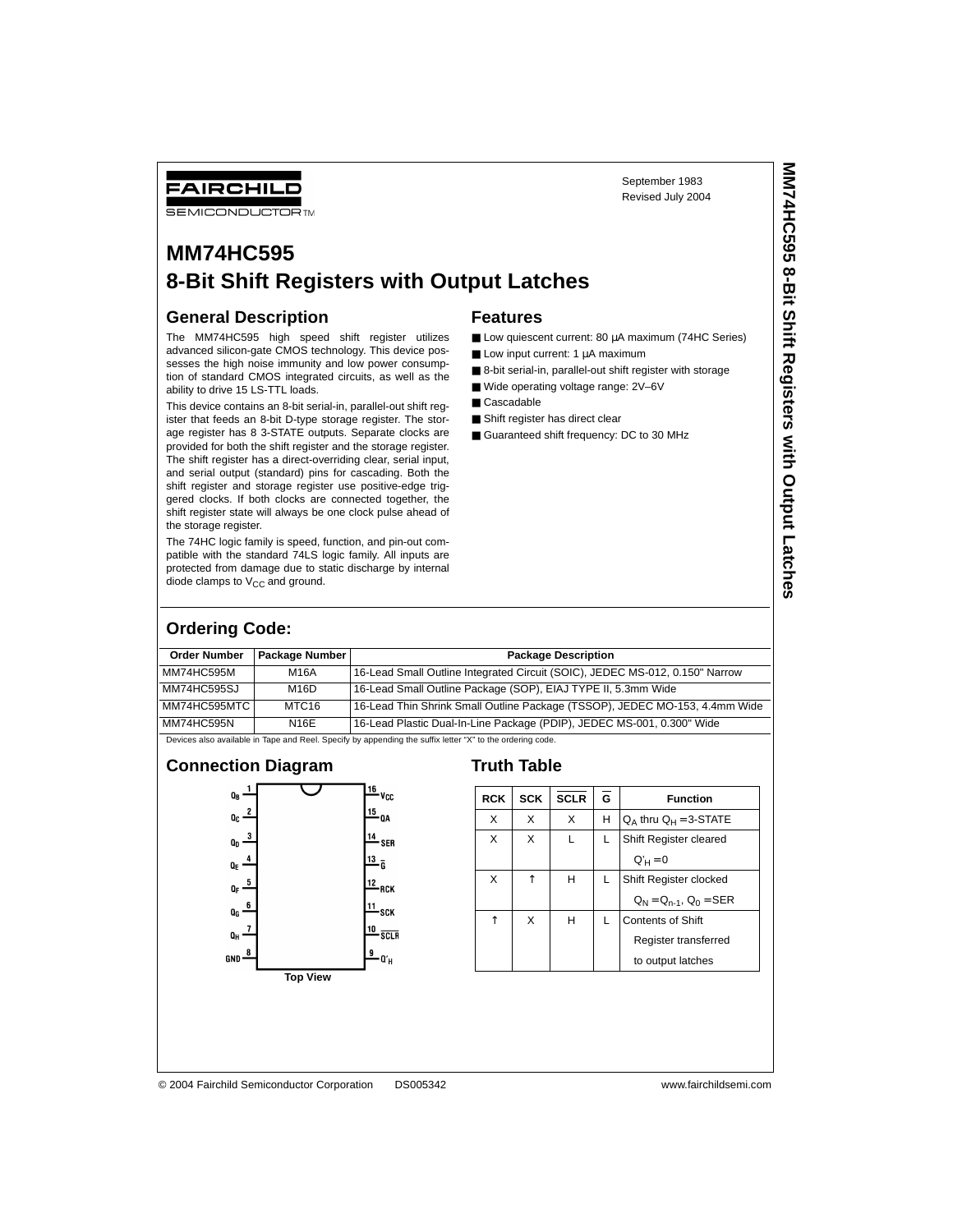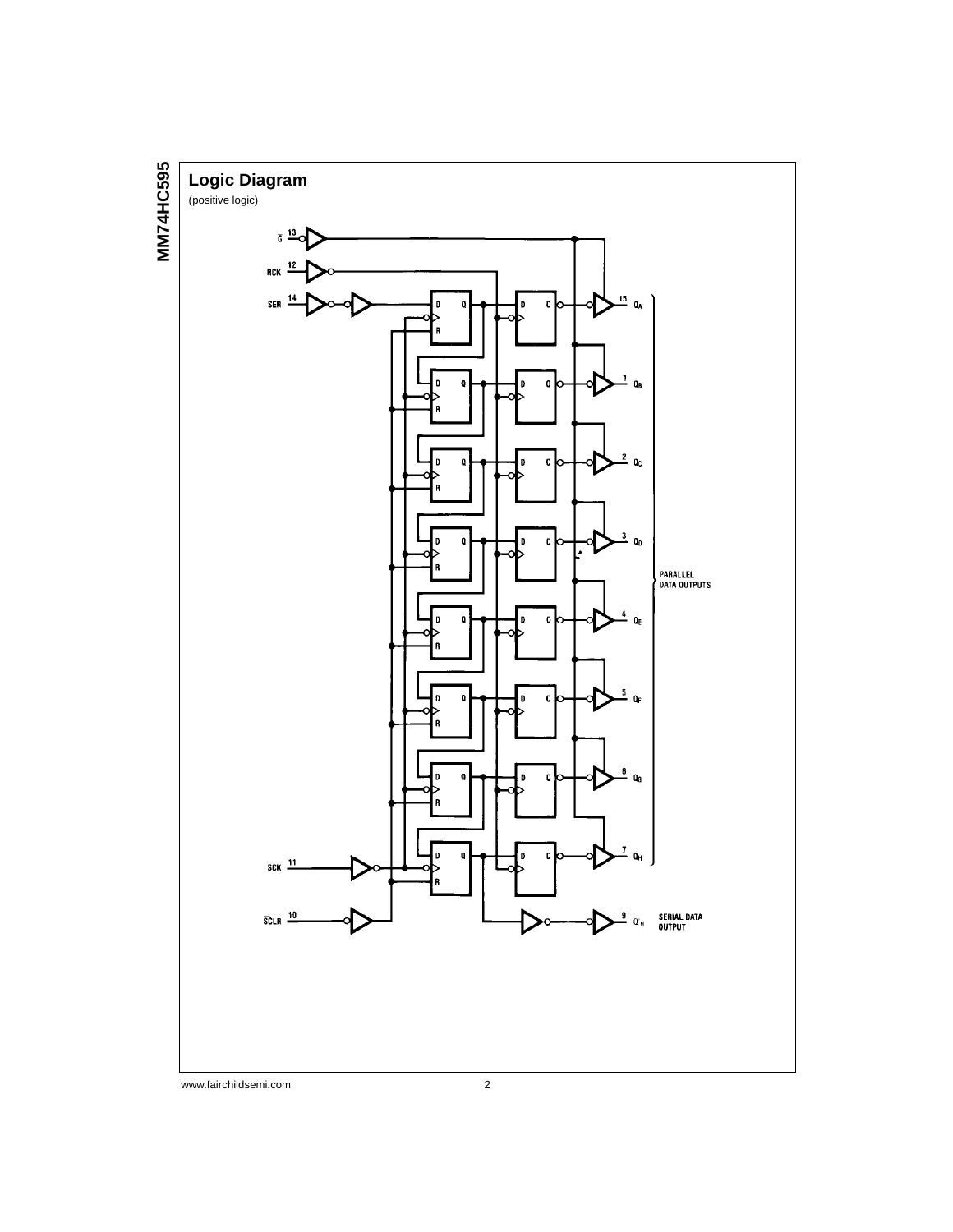### **Absolute Maximum Ratings**(Note 1)

| <b>Recommended Operating</b> |  |
|------------------------------|--|
| Conditions                   |  |

| (Note 2)                                      |                                     |
|-----------------------------------------------|-------------------------------------|
| Supply Voltage $(V_{CC})$                     | $-0.5$ to $+7.0V$                   |
| DC Input Voltage (V <sub>IN</sub> )           | $-1.5$ to $V_{CC}$ +1.5V            |
| DC Output Voltage $(V_{\Omega IIT})$          | $-0.5$ to V <sub>CC</sub> +0.5V     |
| Clamp Diode Current $(I_{1k}, I_{\cap k})$    | $+20$ mA                            |
| DC Output Current, per pin $(I_{\Omega I T})$ | $\pm 35$ mA                         |
| DC V <sub>CC</sub> or GND Current,            |                                     |
| per pin $(I_{CC})$                            | $+70$ mA                            |
| Storage Temperature Range $(TSTG)$            | $-65^{\circ}$ C to $+150^{\circ}$ C |
| Power Dissipation $(P_D)$                     |                                     |
| (Note 3)                                      | 600 mW                              |
| S.O. Package only                             | 500 mW                              |
| Lead Temperature $(T_1)$                      |                                     |
| (Soldering 10 seconds)                        | 260°C                               |

|                                                                     | Min   | Max      | Units |
|---------------------------------------------------------------------|-------|----------|-------|
| Supply Voltage $(V_{CC})$                                           | 2     | 6        | v     |
| DC Input or Output Voltage                                          |       |          |       |
| $(V_{IN}, V_{OIII})$                                                | 0     | $V_{CC}$ | v     |
| Operating Temperature Range $(T_A)$                                 | $-40$ | $+85$    | °C    |
| Input Rise or Fall Times                                            |       |          |       |
| $(t_r, t_f)$ $V_{CC} = 2.0V$                                        |       | 1000     | ns    |
| $V_{CC} = 4.5V$                                                     |       | 500      | ns    |
| $V_{CC} = 6.0V$                                                     |       | 400      | ns    |
| Note 1: Absolute Maximum Ratings are those values beyond which dam- |       |          |       |

**MM74HC595**

**MM74HC595** 

**Note 1:** Absolute Maximum Ratings are those values beyond which dam-age to the device may occur. **Note 2:** Unless otherwise specified all voltages are referenced to ground.

**Note 3:** Power Dissipation temperature derating — plastic "N" package: −<br>12 mW/°C from 65°C to 85°C.

# **DC Electrical Characteristics** (Note 4)

| Symbol                     | Parameter          | $T_A = 25^{\circ}C$<br>$T_A = -40$ to 85°C $T_A = -55$ to 125°C<br><b>Conditions</b> | <b>Units</b> |             |      |                          |      |        |
|----------------------------|--------------------|--------------------------------------------------------------------------------------|--------------|-------------|------|--------------------------|------|--------|
|                            |                    |                                                                                      | $v_{\rm cc}$ | Typ         |      | <b>Guaranteed Limits</b> |      |        |
| $\overline{V_{\text{IH}}}$ | Minimum HIGH Level |                                                                                      | 2.0V         |             | 1.5  | 1.5                      | 1.5  |        |
|                            | Input Voltage      |                                                                                      | 4.5V         |             | 3.15 | 3.15                     | 3.15 | $\vee$ |
|                            |                    |                                                                                      | 6.0V         |             | 4.2  | 4.2                      | 4.2  |        |
| $V_{IL}$                   | Maximum LOW Level  |                                                                                      | 2.0V         |             | 0.5  | 0.5                      | 0.5  |        |
|                            | Input Voltage      |                                                                                      | 4.5V         |             | 1.35 | 1.35                     | 1.35 | V      |
|                            |                    |                                                                                      | 6.0V         |             | 1.8  | 1.8                      | 1.8  |        |
| $V_{OH}$                   | Minimum HIGH Level | $V_{IN} = V_{IH}$ or $V_{II}$                                                        |              |             |      |                          |      |        |
|                            | Output Voltage     | $ I_{\text{OUT}}  \leq 20 \mu A$                                                     | 2.0V         | 2.0         | 1.9  | 1.9                      | 1.9  |        |
|                            |                    |                                                                                      | 4.5V         | 4.5         | 4.4  | 4.4                      | 4.4  | $\vee$ |
|                            |                    |                                                                                      | 6.0V         | 6.0         | 5.9  | 5.9                      | 5.9  |        |
|                            | $Q'_{H}$           | $V_{IN} = V_{IH}$ or $V_{II}$                                                        |              |             |      |                          |      |        |
|                            |                    | $ I_{\text{OUT}}  \leq 4.0 \text{ mA}$                                               | 4.5V         | 4.2         | 3.98 | 3.84                     | 3.7  |        |
|                            |                    | $ I_{OUT}  \leq 5.2$ mA                                                              | 6.0V         | 5.2         | 5.48 | 5.34                     | 5.2  | $\vee$ |
|                            | $Q_A$ thru $Q_H$   | $V_{IN} = V_{IH}$ or $V_{IL}$                                                        |              |             |      |                          |      |        |
|                            |                    | $ I_{OUT}  \leq 6.0$ mA                                                              | 4.5V         | 4.2         | 3.98 | 3.84                     | 3.7  |        |
|                            |                    | $ I_{\text{OUT}}  \leq 7.8$ mA                                                       | 6.0V         | 5.7         | 5.48 | 5.34                     | 5.2  | $\vee$ |
| $V_{OL}$                   | Maximum LOW Level  | $V_{IN} = V_{IH}$ or $V_{IL}$                                                        |              |             |      |                          |      |        |
|                            | Output Voltage     | $ I_{\text{OUT}}  \leq 20 \mu A$                                                     | 2.0V         | $\mathbf 0$ | 0.1  | 0.1                      | 0.1  |        |
|                            |                    |                                                                                      | 4.5V         | 0           | 0.1  | 0.1                      | 0.1  | $\vee$ |
|                            |                    |                                                                                      | 6.0V         | $\mathbf 0$ | 0.1  | 0.1                      | 0.1  |        |
|                            | $Q'_{H}$           | $V_{IN} = V_{IH}$ or $V_{II}$                                                        |              |             |      |                          |      |        |
|                            |                    | $ I_{OUT}  \leq 4$ mA                                                                | 4.5V         | 0.2         | 0.26 | 0.33                     | 0.4  | $\vee$ |
|                            |                    | $ I_{OUT}  \leq 5.2$ mA                                                              | 6.0V         | 0.2         | 0.26 | 0.33                     | 0.4  |        |
|                            | $Q_A$ thru $Q_H$   | $V_{IN} = V_{IH}$ or $V_{IL}$                                                        |              |             |      |                          |      |        |
|                            |                    | $ I_{\text{OUT}}  \leq 6.0$ mA                                                       | 4.5V         | 0.2         | 0.26 | 0.33                     | 0.4  |        |
|                            |                    | $ I_{\text{OUT}}  \leq 7.8$ mA                                                       | 6.0V         | 0.2         | 0.26 | 0.33                     | 0.4  | $\vee$ |
| I <sub>IN</sub>            | Maximum Input      | $V_{IN} = V_{CC}$ or GND                                                             | 6.0V         |             | ±0.1 | ±1.0                     | ±1.0 | μA     |
|                            | Current            |                                                                                      |              |             |      |                          |      |        |
| $I_{OZ}$                   | Maximum 3-STATE    | $V_{OIII} = V_{CC}$ or GND                                                           | 6.0V         |             | ±0.5 | ±5.0                     | ±10  | μA     |
|                            | Output Leakage     | $\overline{G} = V_{\text{IH}}$                                                       |              |             |      |                          |      |        |
| $I_{\rm CC}$               | Maximum Quiescent  | $V_{IN} = V_{CC}$ or GND                                                             | 6.0V         |             | 8.0  | 80                       | 160  | μA     |
|                            | Supply Current     | $I_{\text{OUT}} = 0 \mu A$                                                           |              |             |      |                          |      |        |

Note 4: For a power supply of 5V ±10% the worst case output voltages (V<sub>OH</sub>, and V<sub>OL</sub>) occur for HC at 4.5V. Thus the 4.5V values should be used when designing with this supply. Worst case V<sub>IH</sub> and V<sub>IL</sub> occur at V<sub>CC</sub> = 5.5V and 4.5V respectively. (The V<sub>IH</sub> value at 5.5V is 3.85V.) The worst case leakage current ( $I_{IN}$ ,  $I_{CC}$ , and  $I_{OZ}$ ) occur for CMOS at the higher voltage and so the 6.0V values should be used.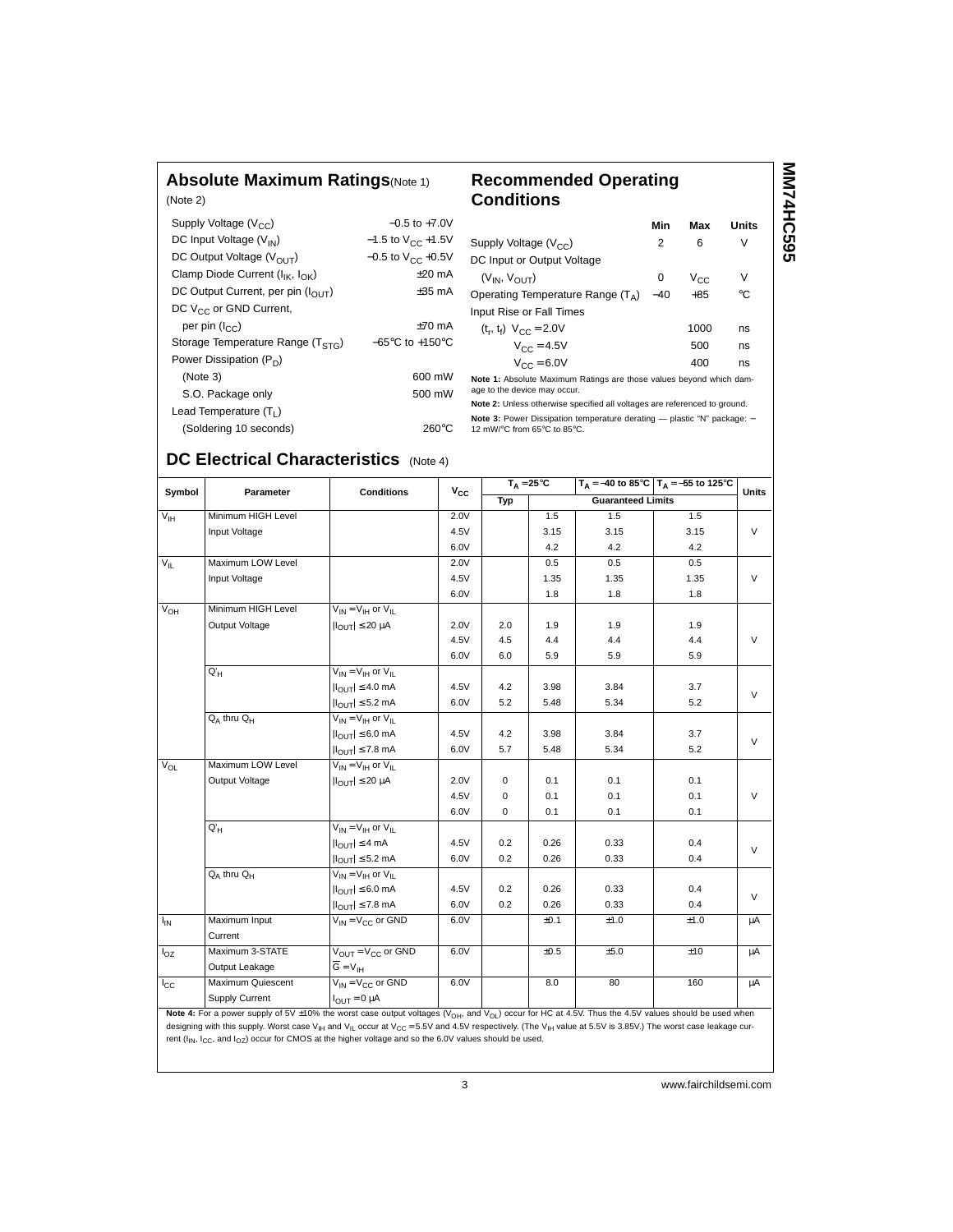#### **AC Electrical Characteristics**

## $V_{CC} = 5V$ ,  $T_A = 25^{\circ}C$ ,  $t_r = t_f = 6$  ns

| Symbol                              | Parameter                                    | <b>Conditions</b> | Typ | Guaranteed<br>Limit | <b>Units</b> |
|-------------------------------------|----------------------------------------------|-------------------|-----|---------------------|--------------|
| $f_{MAX}$                           | Maximum Operating                            |                   | 50  | 30                  | <b>MHz</b>   |
|                                     | Frequency of SCK                             |                   |     |                     |              |
| t <sub>PHL</sub> , t <sub>PLH</sub> | Maximum Propagation                          | $C_1 = 45 pF$     | 12  | 20                  | ns           |
|                                     | Delay, SCK to Q'H                            |                   |     |                     |              |
| t <sub>PHL</sub> , t <sub>PLH</sub> | Maximum Propagation                          | $C_1 = 45 pF$     | 18  | 30                  | ns           |
|                                     | Delay, RCK to QA thru QH                     |                   |     |                     |              |
| t <sub>PZH</sub> , t <sub>PZL</sub> | Maximum Output Enable                        | $R_L = 1 k\Omega$ |     |                     |              |
|                                     | Time from $\overline{G}$ to $Q_A$ thru $Q_H$ | $C_L = 45$ pF     | 17  | 28                  | ns           |
| t <sub>PHZ</sub> , t <sub>PLZ</sub> | Maximum Output Disable                       | $R_1 = k\Omega$   | 15  | 25                  | ns           |
|                                     | Time from $\overline{G}$ to $Q_A$ thru $Q_H$ | $C_L = 5 pF$      |     |                     |              |
| $t_{\rm S}$                         | Minimum Setup Time                           |                   |     | 20                  | ns           |
|                                     | from SER to SCK                              |                   |     |                     |              |
| $t_{\rm S}$                         | Minimum Setup Time                           |                   |     | 20                  | ns           |
|                                     | from SCLR to SCK                             |                   |     |                     |              |
| $t_{\rm S}$                         | Minimum Setup Time                           |                   |     | 40                  | ns           |
|                                     | from SCK to RCK                              |                   |     |                     |              |
|                                     | (Note 5)                                     |                   |     |                     |              |
| $t_H$                               | Minimum Hold Time                            |                   |     | $\Omega$            | ns           |
|                                     | from SER to SCK                              |                   |     |                     |              |
| $t_W$                               | Minimum Pulse Width                          |                   |     | 16                  | ns           |
|                                     | of SCK or RCK                                |                   |     |                     |              |

**Note 5:** This setup time ensures the register will see stable data from the shift-register outputs. The clocks may be connected together in which case the stor-<br>age register state will be one clock pulse behind the shift

# **AC Electrical Characteristics**

| Symbol                              | Parameter                                         | <b>Conditions</b> |              |     | $T_{\text{A}} = 25^{\circ}\text{C}$ |                          | $T_A = -40$ to 85°C $T_A = -55$ to 125°C | <b>Units</b> |
|-------------------------------------|---------------------------------------------------|-------------------|--------------|-----|-------------------------------------|--------------------------|------------------------------------------|--------------|
|                                     |                                                   |                   | $v_{\rm cc}$ | Typ |                                     | <b>Guaranteed Limits</b> |                                          |              |
| $f_{MAX}$                           | Maximum Operating                                 | $C_1 = 50$ pF     | 2.0V         | 10  | 6                                   | 4.8                      | 4.0                                      |              |
|                                     | Frequency                                         |                   | 4.5V         | 45  | 30                                  | 24                       | 20                                       | <b>MHz</b>   |
|                                     |                                                   |                   | 6.0V         | 50  | 35                                  | 28                       | 24                                       |              |
| t <sub>PHL</sub> , t <sub>PLH</sub> | Maximum Propagation                               | $C_1 = 50$ pF     | 2.0V         | 58  | 210                                 | 265                      | 315                                      | ns           |
|                                     | Delay from SCK to $Q'_H$                          | $C_{L}$ = 150 pF  | 2.0V         | 83  | 294                                 | 367                      | 441                                      |              |
|                                     |                                                   | $C_1 = 50 pF$     | 4.5V         | 14  | 42                                  | 53                       | 63                                       |              |
|                                     |                                                   | $C_1 = 150$ pF    | 4.5V         | 17  | 58                                  | 74                       | 88                                       | ns           |
|                                     |                                                   | $C_1 = 50 pF$     | 6.0V         | 10  | 36                                  | 45                       | 54                                       |              |
|                                     |                                                   | $C_1 = 150$ pF    | 6.0V         | 14  | 50                                  | 63                       | 76                                       | ns           |
| $t_{\rm PHL}$ , $t_{\rm PLH}$       | Maximum Propagation                               | $C_1 = 50 pF$     | 2.0V         | 70  | 175                                 | 220                      | 265                                      |              |
|                                     | Delay from RCK to $Q_A$ thru $Q_H$ $C_1 = 150$ pF |                   | 2.0V         | 105 | 245                                 | 306                      | 368                                      | ns           |
|                                     |                                                   | $C_1 = 50 pF$     | 4.5V         | 21  | 35                                  | 44                       | 53                                       |              |
|                                     |                                                   | $C_1 = 150$ pF    | 4.5V         | 28  | 49                                  | 61                       | 74                                       | ns           |
|                                     |                                                   | $C_1 = 50$ pF     | 6.0V         | 18  | 30                                  | 37                       | 45                                       | ns           |
|                                     |                                                   | $C_1 = 150$ pF    | 6.0V         | 26  | 42                                  | 53                       | 63                                       |              |
| t <sub>PHL</sub> , t <sub>PLH</sub> | Maximum Propagation                               |                   | 2.0V         |     | 175                                 | 221                      | 261                                      |              |
|                                     | Delay from SCLR to Q'H                            |                   | 4.5V         |     | 35                                  | 44                       | 52                                       | ns           |
|                                     |                                                   |                   | 6.0V         |     | 30                                  | 37                       | 44                                       |              |
| t <sub>PZH</sub> , t <sub>PZL</sub> | Maximum Output Enable                             | $R_1 = 1 k\Omega$ |              |     |                                     |                          |                                          |              |
|                                     | from $\overline{G}$ to $Q_A$ thru $Q_H$           | $C_1 = 50$ pF     | 2.0V         | 75  | 175                                 | 220                      | 265                                      |              |
|                                     |                                                   | $C_1 = 150$ pF    | 2.0V         | 100 | 245                                 | 306                      | 368                                      | ns           |
|                                     |                                                   | $C_1 = 50 pF$     | 4.5V         | 15  | 35                                  | 44                       | 53                                       | ns           |
|                                     |                                                   | $C_L = 150 pF$    | 4.5V         | 20  | 49                                  | 61                       | 74                                       |              |
|                                     |                                                   | $C_1 = 50 pF$     | 6.0V         | 13  | 30                                  | 37                       | 45                                       |              |
|                                     |                                                   | $C_1 = 150$ pF    | 6.0V         | 17  | 42                                  | 53                       | 63                                       | ns           |

 $\bigcup_{\text{V}_{\text{CO}} = 2.0-6.0}$  OV,  $C_1 = 50$  pF, tr = t<sub>f</sub> = 6 ns (unless otherwise specified)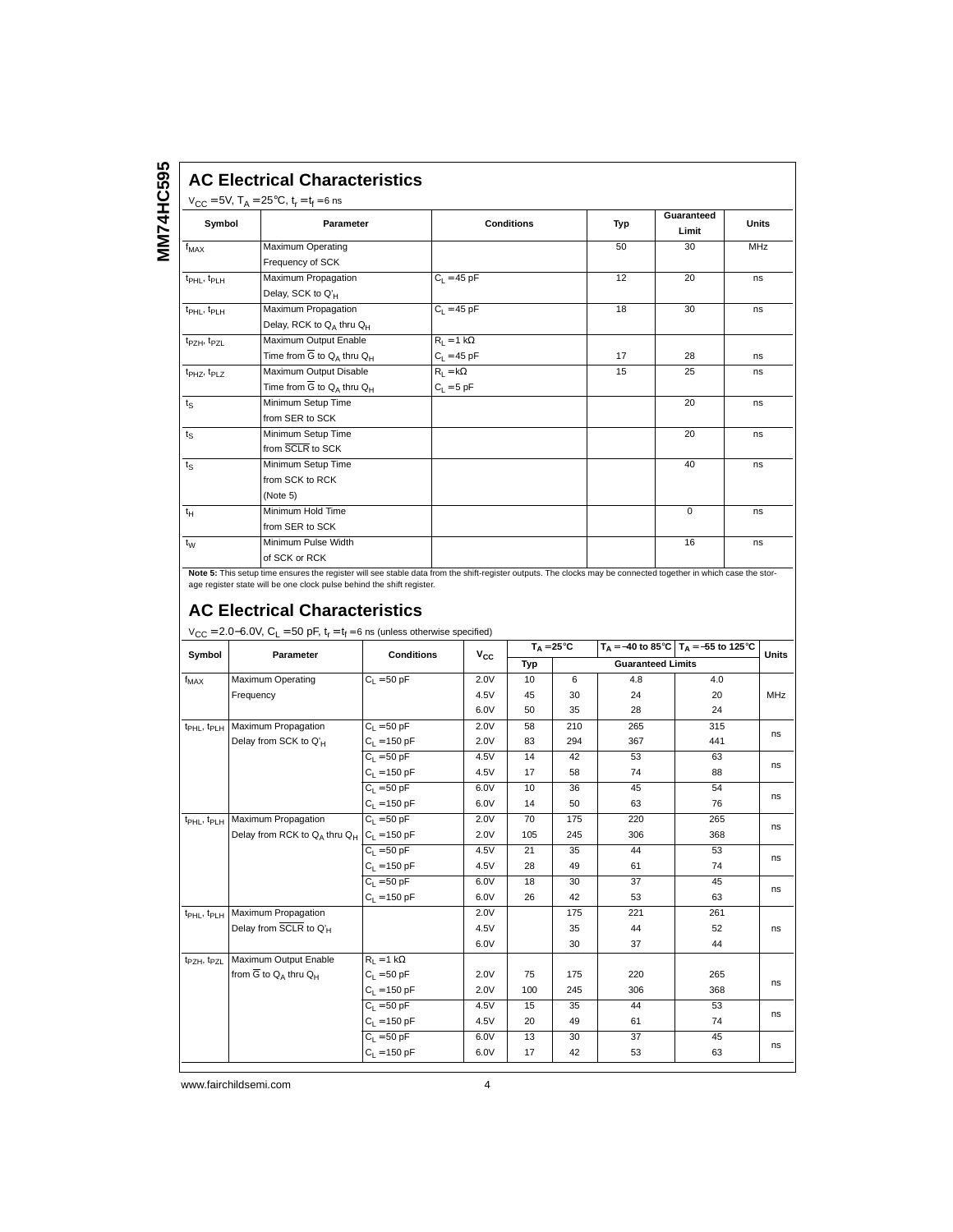|                       |                                                    |                      |          |                | $T_A = 25^{\circ}C$ |                          | $T_A = -40$ to 85°C $T_A = -55$ to 125°C |       |
|-----------------------|----------------------------------------------------|----------------------|----------|----------------|---------------------|--------------------------|------------------------------------------|-------|
| Symbol                | Parameter                                          | <b>Conditions</b>    | $V_{CC}$ | Typ            |                     | <b>Guaranteed Limits</b> |                                          | Units |
| $t_{PHZ}$ , $t_{PLZ}$ | Maximum Output Disable                             | $R_L = 1 k\Omega$    | 2.0V     | 75             | 175                 | 220                      | 265                                      |       |
|                       | Time from $\overline{G}$ to $Q_A$ thru $Q_H$       | $C_L = 50$ pF        | 4.5V     | 15             | 35                  | 44                       | 53                                       | ns    |
|                       |                                                    |                      | 6.0V     | 13             | 30                  | 37                       | 45                                       |       |
| $t_{\rm S}$           | Minimum Setup Time                                 |                      | 2.0V     |                | 100                 | 125                      | 150                                      |       |
|                       | from SER to SCK                                    |                      | 4.5V     |                | 20                  | 25                       | 30                                       | ns    |
|                       |                                                    |                      | 6.0V     |                | 17                  | 21                       | 25                                       |       |
| $t_{\mathsf{R}}$      | Minimum Removal Time                               |                      | 2.0V     |                | 50                  | 63                       | 75                                       |       |
|                       | from SCLR to SCK                                   |                      | 4.5V     |                | 10                  | 13                       | 15                                       | ns    |
|                       |                                                    |                      | 6.0V     |                | 9                   | 11                       | 13                                       |       |
| $t_{\rm S}$           | Minimum Setup Time                                 |                      | 2.0V     |                | 100                 | 125                      | 150                                      |       |
|                       | from SCK to RCK                                    |                      | 4.5V     |                | 20                  | 25                       | 30                                       | ns    |
|                       |                                                    |                      | 6.0V     |                | 17                  | 21                       | 26                                       |       |
| $t_H$                 | Minimum Hold Time                                  |                      | 2.0V     |                | 5                   | 5                        | 5                                        |       |
|                       | SER to SCK                                         |                      | 4.5V     |                | 5                   | 5                        | 5                                        | ns    |
|                       |                                                    |                      | 6.0V     |                | 5                   | 5                        | 5                                        |       |
| $t_{\rm W}$           | Minimum Pulse Width                                |                      | 2.0V     | 30             | 80                  | 100                      | 120                                      |       |
|                       | of SCK or SCLR                                     |                      | 4.5V     | 9              | 16                  | 20                       | 24                                       | ns    |
|                       |                                                    |                      | 6.0V     | 8              | 14                  | 18                       | 22                                       |       |
| $t_r$ , $t_f$         | Maximum Input Rise and                             |                      | 2.0V     |                | 1000                | 1000                     | 1000                                     |       |
|                       | Fall Time, Clock                                   |                      | 4.5V     |                | 500                 | 500                      | 500                                      | ns    |
|                       |                                                    |                      | 6.0V     |                | 400                 | 400                      | 400                                      |       |
|                       | t <sub>THL</sub> , t <sub>TLH</sub> Maximum Output |                      | 2.0V     | 25             | 60                  | 75                       | 90                                       |       |
|                       | Rise and Fall Time                                 |                      | 4.5V     | $\overline{7}$ | 12                  | 15                       | 18                                       | ns    |
|                       | $Q_A - Q_H$                                        |                      | 6.0V     | 6              | 10                  | 13                       | 15                                       |       |
| $t_{THL}$ , $t_{TLH}$ | Maximum Output                                     |                      | 2.0V     |                | 75                  | 95                       | 110                                      |       |
|                       | Rise & Fall Time                                   |                      | 4.5V     |                | 15                  | 19                       | 22                                       | ns    |
|                       | $Q'_{H}$                                           |                      | 6.0V     |                | 13                  | 16                       | 19                                       |       |
| $C_{PD}$              | Power Dissipation                                  | $G = V_{CC}$         |          | 90             |                     |                          |                                          |       |
|                       | Capacitance, Outputs                               | $\overline{G}$ = GND |          | 150            |                     |                          |                                          | pF    |
|                       | Enabled (Note 6)                                   |                      |          |                |                     |                          |                                          |       |
| $C_{IN}$              | Maximum Input                                      |                      |          | $\overline{5}$ | 10                  | 10                       | 10                                       | pF    |
|                       | Capacitance                                        |                      |          |                |                     |                          |                                          |       |
| $C_{OUT}$             | Maximum Output                                     |                      |          | 15             | 20                  | 20                       | 20                                       | pF    |
|                       | Capacitance                                        |                      |          |                |                     |                          |                                          |       |

**Note 6:**  $C_{PD}$  determines the no load dynamic power consumption,  $P_D = C_{PD}$   $V_{CC}^2f + I_{CC}$   $V_{CC}$ , and the no load dynamic current consumption,  $I_S = C_{PD} V_{CC} f + I_{CC}$ .

5 www.fairchildsemi.com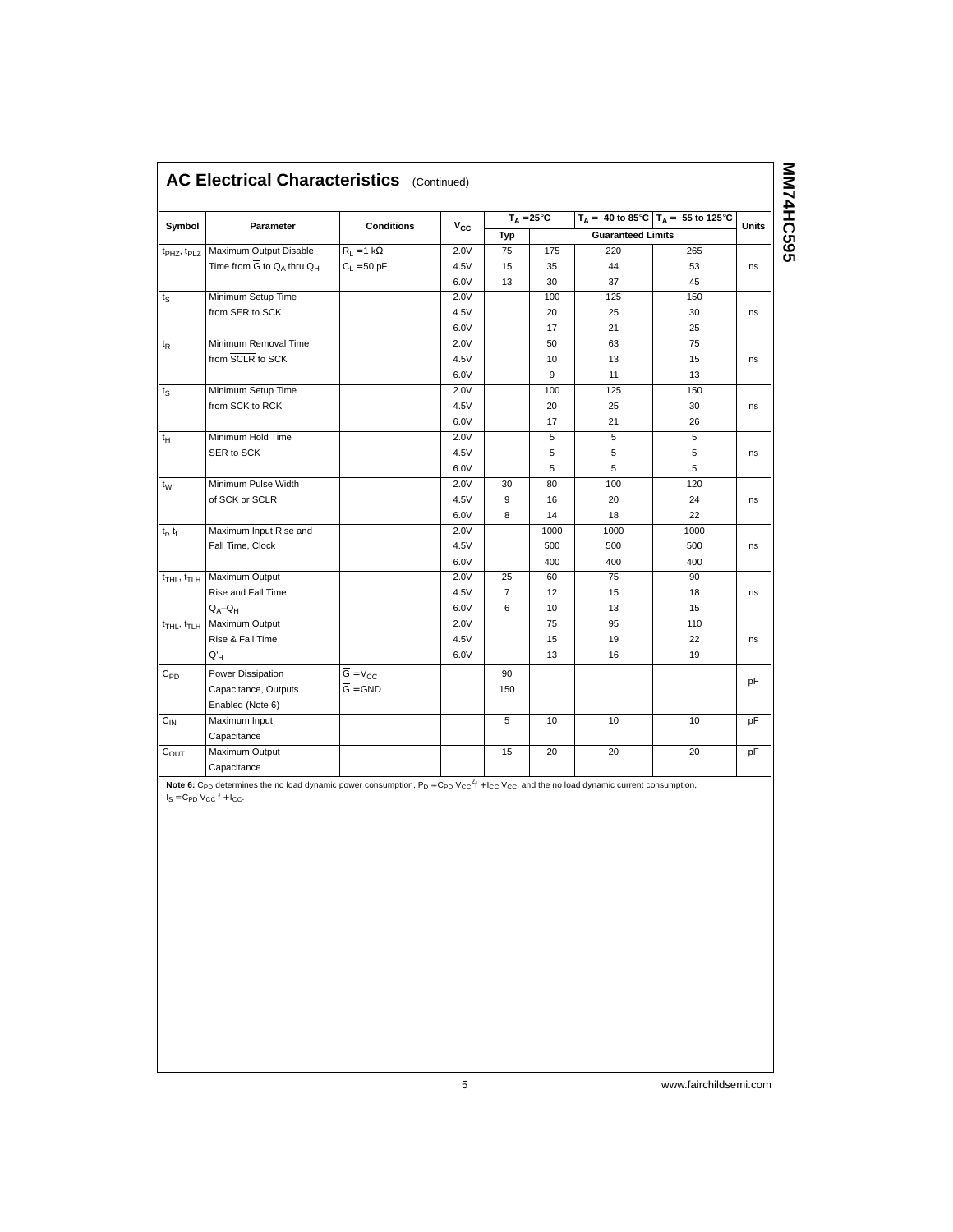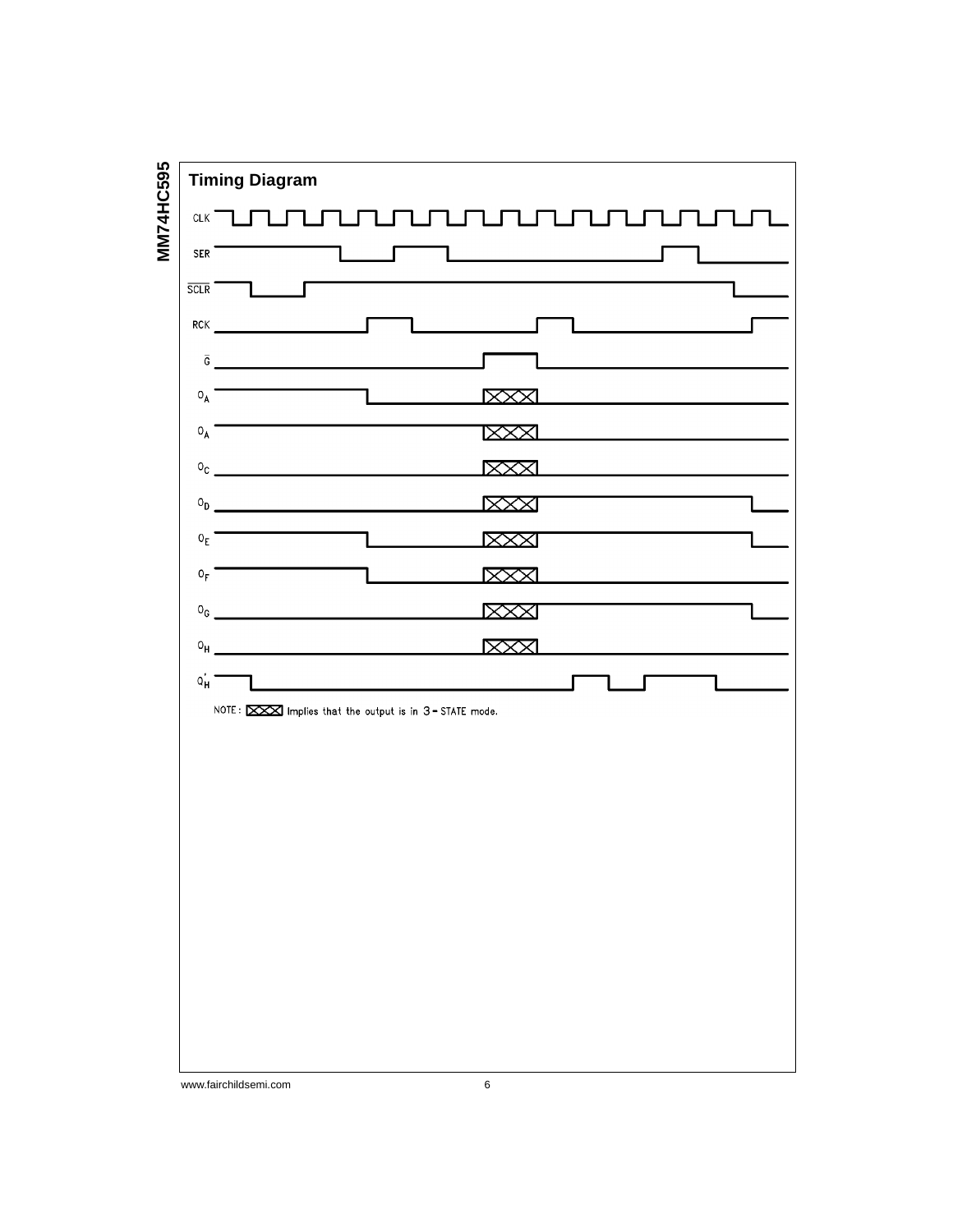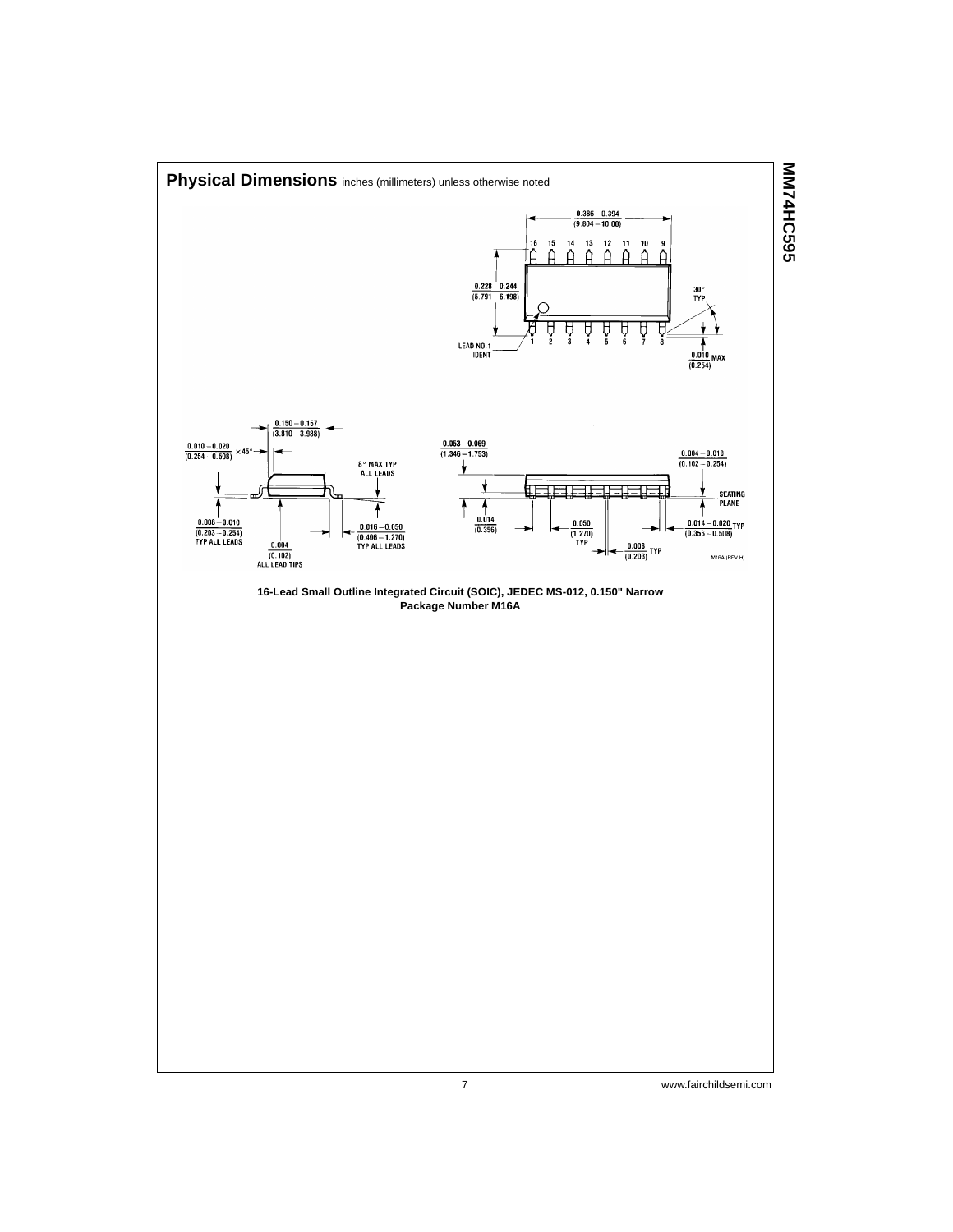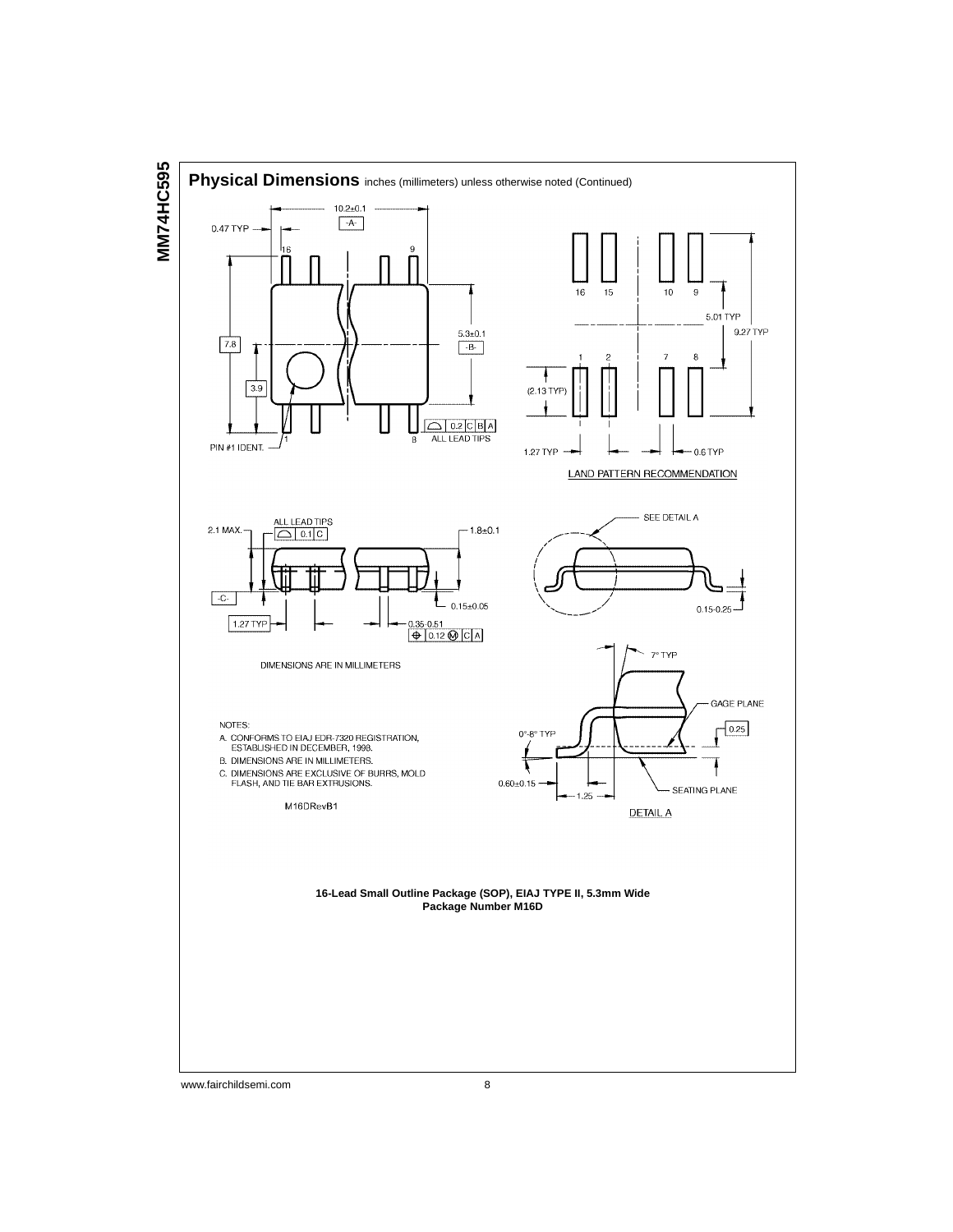